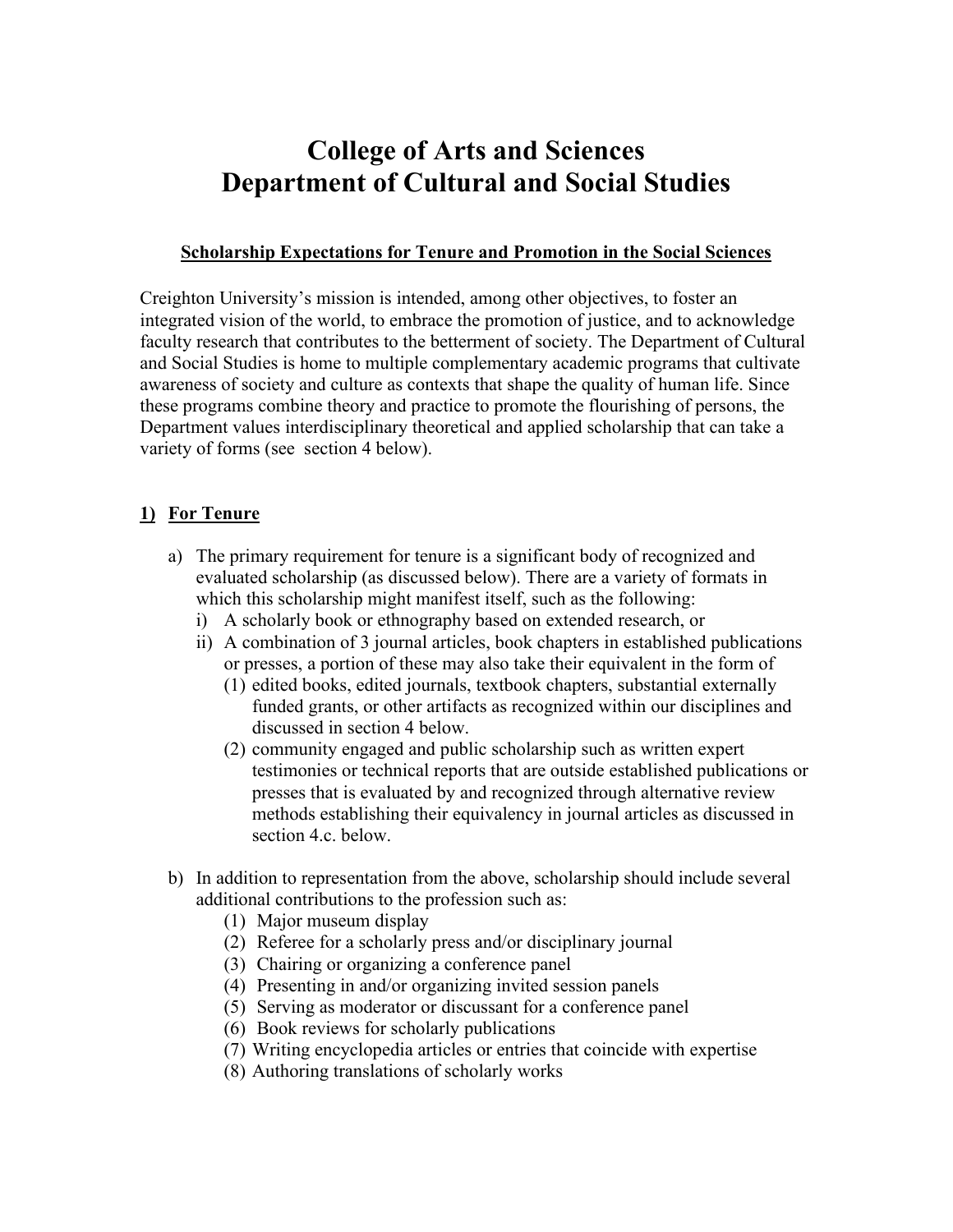- (9) Web-based publications such as scholarly bibliographies or scholarly resources
- (10) Invited paper presentations at scholarly institutions
- (11) Presenting papers at professional meetings and disciplinary conferences
- (12) Consulting work for communities, government agencies, or organizations on projects that align with Creighton's values and result in a written report for either an internal or external audience
- (13) Research with undergraduate, professional, or graduate students

## 2) **For Promotion to Associate Professor**

- a) In addition to the qualifications for tenure the candidate must also:
	- i) Produce 2 additional journal articles or equivalent as described in 1.a.ii, for a total of 5 articles or equivalent.<sup>[1](#page-1-0)</sup>
	- ii) Be active in professional bodies, having at least 4 representations from the above 1.b. list of scholarly contributions.

### 3) **For Promotion to Professor**

- a) Promotion to full professor represents a substantial increase in the above activities from the point in time at which the individual receives promotion to associate professor. This should include a body of work equivalent to at least 7 peer refereed artifacts produced in addition to what has already been considered for tenure and promotion to associate professor, that can be comprised of any combination of the following:
	- i) Scholarly book or ethnography based on extended research (it is feasible that a candidate would make the case for a book counting as equivalent to a number peer-reviewed journal articles)
	- ii) Journal articles, book chapters in established publications or presses, or their equivalent in the form of edited books, edited special issues of journals, substantial external grants, or other artifacts as recognized within our disciplines and discussed in section 4 below.
	- iii) Community engaged and public scholarship such as written expert testimonies or technical reports that are outside established publications or presses that is evaluated by and recognized through alternative review methods establishing their equivalency in journal articles as discussed in section 4.c. below.
- b) In addition to a consistent record of peer-reviewed scholarly publications listed above, the candidate should show an active record of scholarly contributions to the profession and recognition of the significance of his/her scholarly work . This can be substantiated with any combination of:
	- i) Editing a reputable scholarly and peer-reviewed journal or section thereof
	- ii) Serving as a member of the Editorial Board for a refereed journal
	- iii) Presenting papers at (inter)national or regional scholarly meetings and disciplinary conferences

<span id="page-1-0"></span> $1$  A book may be an artifact equivalent to more than 3 articles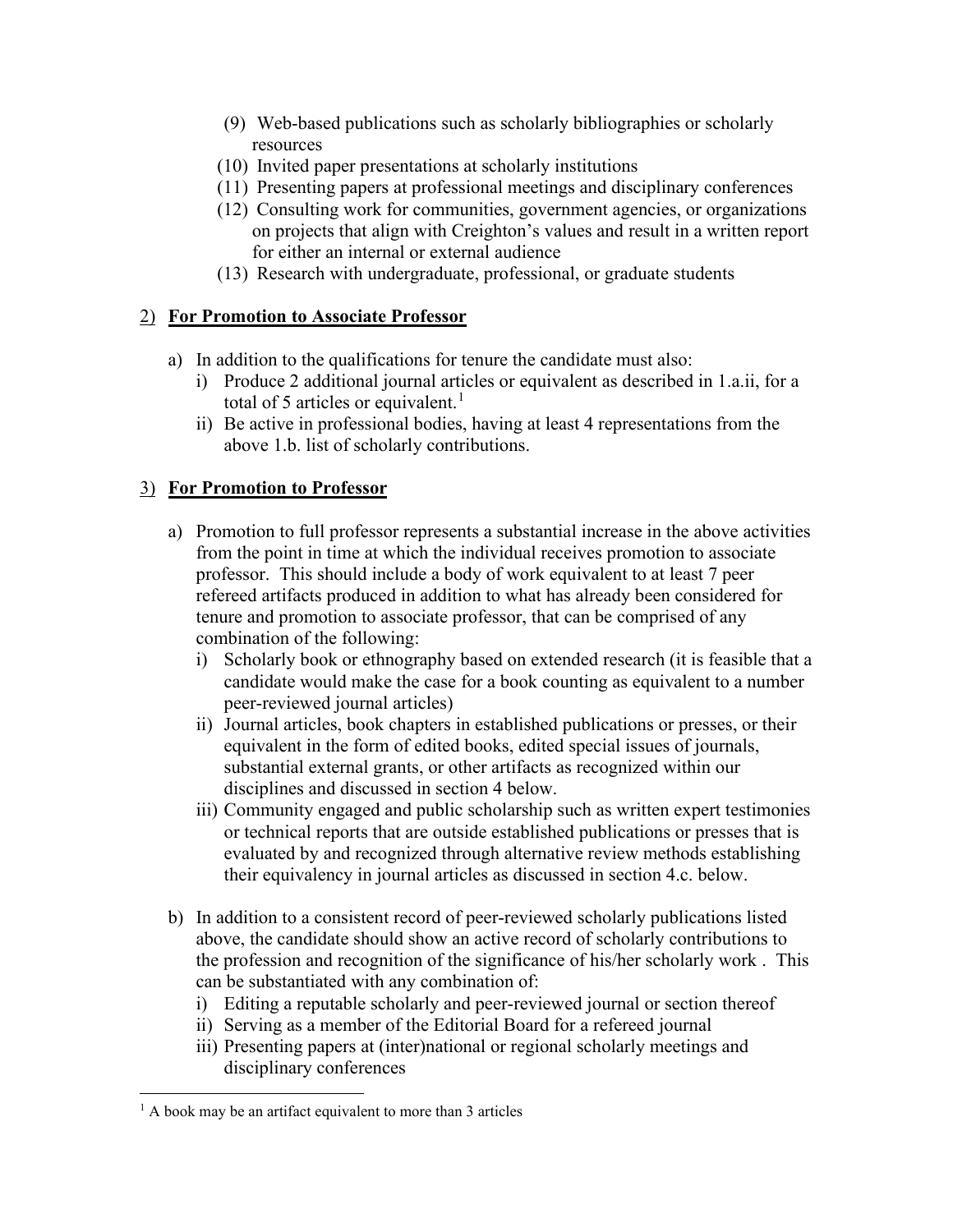- iv) Presenting scholarly work by invitation from an academic audience
- v) Serving as a referee/reviewer for a disciplinary and/or related interdisciplinary journal or scholarly text
- vi) Writing encyclopedia articles or entries that coincide with expertise
- vii)Writing book reviews on topics that coincide with expertise
- viii) Mentoring students to their own scholarly products
- ix) Serving as moderator for or discussant or respondent to conference panels
- x) Consulting work for academic bodies, communities, government agencies, and civic organizations in the form of community-based or "applied" social science research OR in the form of research written in a report for an academic body
- xi) Nationally and internationally recognized and frequently utilized web publications such as virtual museums, research resources, and/or scholarly bibliographies are also an appropriate venue to validate this level of scholarly achievement.

#### 4) **Scholarly Activities Given Special Emphasis by Our Department and special guidance for evaluating community engaged scholarship:**

- a) As a department, we particularly value and recognize community-engaged and related scholarship. Awareness of engagement with communities, in consonance with Creighton University's Mission as a Catholic and Jesuit institution of higher learning, has surfaced in the university's strategic planning process and has prompted recommendations to increase involvement in, and recognition of, community-engaged and related scholarship. Scholarship contributing to the university mission, the common good, and the development of teaching initiatives rooted in that scholarship within the Department and across disciplines and programs is particularly valued.
- b) In addition to the standards listed above, the Department of Cultural and Social Studies offers the following guidelines relevant to our Department. These encompass forms of scholarship specific to our disciplines and may—based on discernment between the faculty member, Department Chair, and Dean's Office representative—qualify as equivalent to peer-reviewed artifacts:
	- i) Recognition of forms of publication that have a direct benefit for local communities or the scholarly community. Particularly when the peer-review process involves the scholarly community and engagement with local community peers.
	- ii) Applied, action and public anthropologists and sociologists recognize the scholarly value of long-term relationships with local communities that result in scholarship beneficial both to the academy and to local people. In addition to open-access peer-reviewed journals and academic presses, publication in other venues more accessible to local communities such as in museum displays and publications, publications of institutes or other research centers, reports to governing bodies, contributing to legal/policy changes, web publications and other forms of reporting, both written and oral are valued measures of scholarship.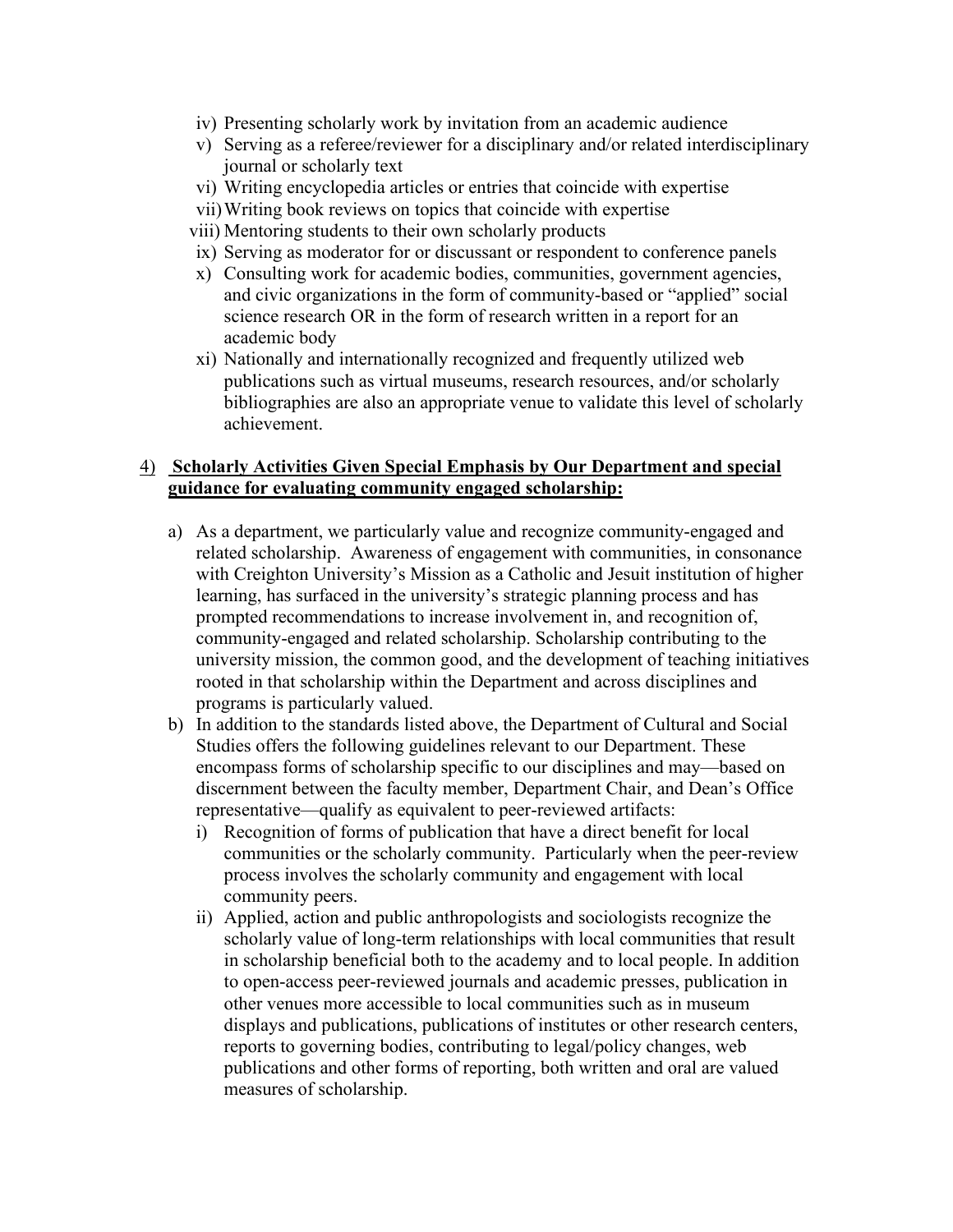- iii) Scholarship in the form of technical reports which advance interdisciplinary research collaboration within Creighton University, other academic settings, or with local communities are also valued, especially if they result in community collaborations that result in external grant applications and/or funding.
- iv) Publications which are the result of research engaged in collaboration with local community experts and which serve to promote justice and the common good, especially for marginalized, disenfranchised, and minority peoples are to be particularly valued because of the importance of access for marginalized local voices, even if the local person represents community expertise without commensurate academic rank. Such scholarly contributions may serve an academic audience or a public audience.
- v) Publications resulting from collaboration with organizations and agencies serving public interests or engaging in advocacy at either urban, rural, local domestic, or global levels, and which are circulated in academic and/or public audiences are also considered valued scholarship.
- c) Faculty who plan to pursue scholarship in such forms outside of books or articles through the peer-review process of scholarly and established publishers should communicate with the Department chair to coordinate letters of evaluation of that scholarship by qualified peers in the discipline to act as substitute processes of evaluation of quality and significance of scholarship. Creighton University and the major professional associations of our disciplines provide guidance for consideration of such forms of scholarship.
	- i) Community engaged scholarship may require different efforts than used in traditional forms of scholarly activity such as efforts including community partner identification, relationship development, partnership management, and participatory assessment. The *Creighton Faculty Handbook section* (G.9.a.v.) on demonstration of scholarship for purposes of tenure and promotion, specifically recognizes that "[s]cholarly achievement is ordinarily demonstrated by publication of books, reviews and articles, by the delivery of scholarly papers, by activity in scholarly societies, ... and by appointments as editor, reviewer, and referee. *The demonstration of achievement may also be fulfilled with scholarly contributions that are focused on community engagement.* In addition, such factors as... procedures and methods, and *consulting activity are taken into consideration as appropriate to the discipline*." [emphasis added]
	- ii) The American Sociological Association's report on public communication for tenure and promotion suggests work published outside conventional peer review be evaluated by the extent to which it is grounded sociological research and theory and with consideration of the extent to which the publication passes through a peer-review-like editorial process. The impact of public writing or testimony submitted as equivalent to the standard peerreviewed metric may be evaluated in several ways. For example, the extent to which policy grounded in sociological research is advanced as indicated by